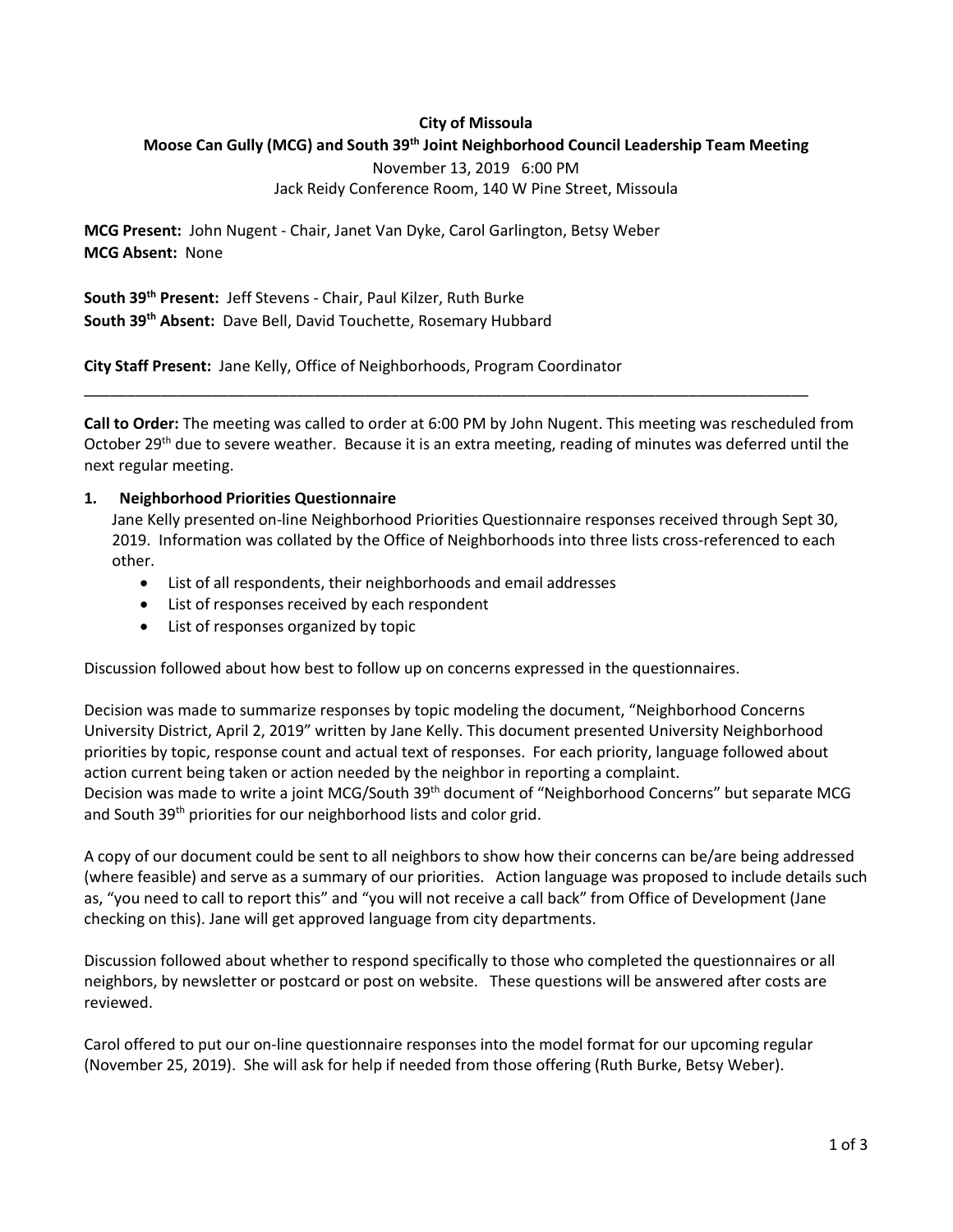# **2. Neighborhood Project Funds Large Grant Proposals**

NOTE: These proposals were both submitted prior to deadline. The October  $29<sup>th</sup>$  meeting prior to deadline was postponed by severe weather.

- **a. Splash Montana Utility Box Art Project**  Jeff Stevens presented his \$2300 grant proposal for artwork to cover the large utility box near Splash Montana on Bancroft. Artwork would be that of prior utility boxes, reproduced on a vinyl wrap. Missoula Public Art Committee has approved the proposal. Discussion:
	- Paul expressed concerns about the cost of art in view of other city needs (e.g. dirty restrooms in Caras Park; sidewalks and ADA ramps laden with road grit from prior winter), the history of these grant-funded art projects being lost when traffic signal boxes are replaced, and the concerns voiced by Missoula residents about their increasing property tax burdens. Jeff stated his belief that public art brings a lot of value to our community.
	- Members noted that this proposal is for a project outside of our neighborhoods and that it was not previously discussed at our joint MCG/S 39<sup>th</sup> NC Leadership Team meetings.
	- Ruth and John expressed concern about the competition for grant funds this year and worry that this proposal would reduce the money available for our Deer Study proposal (b).

Jeff recused himself from the meeting. Carol moved to approve the proposal. The motion was seconded. Three members voted in support and signed their names to a letter of support that Jeff had prepared. Three members voted in opposition.

In favor: Moose Can Gully: Carol Garlington, Janet Van Dyke, Betsy Weber South 39th: none Opposed: Moose Can Gully: John Nugent South 39<sup>th</sup>: Paul Kilzer, Ruth Burke Abstain: South 39<sup>th</sup> Jeff Stevens

b. **Urban Deer Study -** Paul Kilzer and Ruth Burke presented their \$6000 grant proposal for a study of urban deer issues and options, in collaboration with University of Montana scientists. This proposal has been discussed at previous meetings, and members reviewed a draft on-line prior to submission. Paul reported attending Lewis & Clark and Farviews/Pattee Canyon Neighborhood Council Leadership Team meetings (on 10/2/2019 and 10/3/2019) where there were shared concerns about Missoula's urban deer. Follow-up letters (see attached) from these Neighborhood Council Leadership Teams were included with the Urban Deer Study Grant application. Also, there were meetings between Bryan von Lossberg, Paul, Ruth, and Dave Bell to discuss the urban deer issue and NPF Grant application. They agreed on the importance of partnering with UM scientists. Members noted the thoroughness of the research and application, written by Paul, Ruth, and Dave Bell.

Carol moved that the urban deer study proposal be approved. The motion was seconded, and those present voted unanimously in support.

### In favor: Unanimous

Moose Can Gully: John Nugent, Janet Van Dyke, Carol Garlington, Betsy Weber

South 39th Street: Paul Kilzer, Ruth Burke (Jeff Stevens was not present for vote) Opposed: none